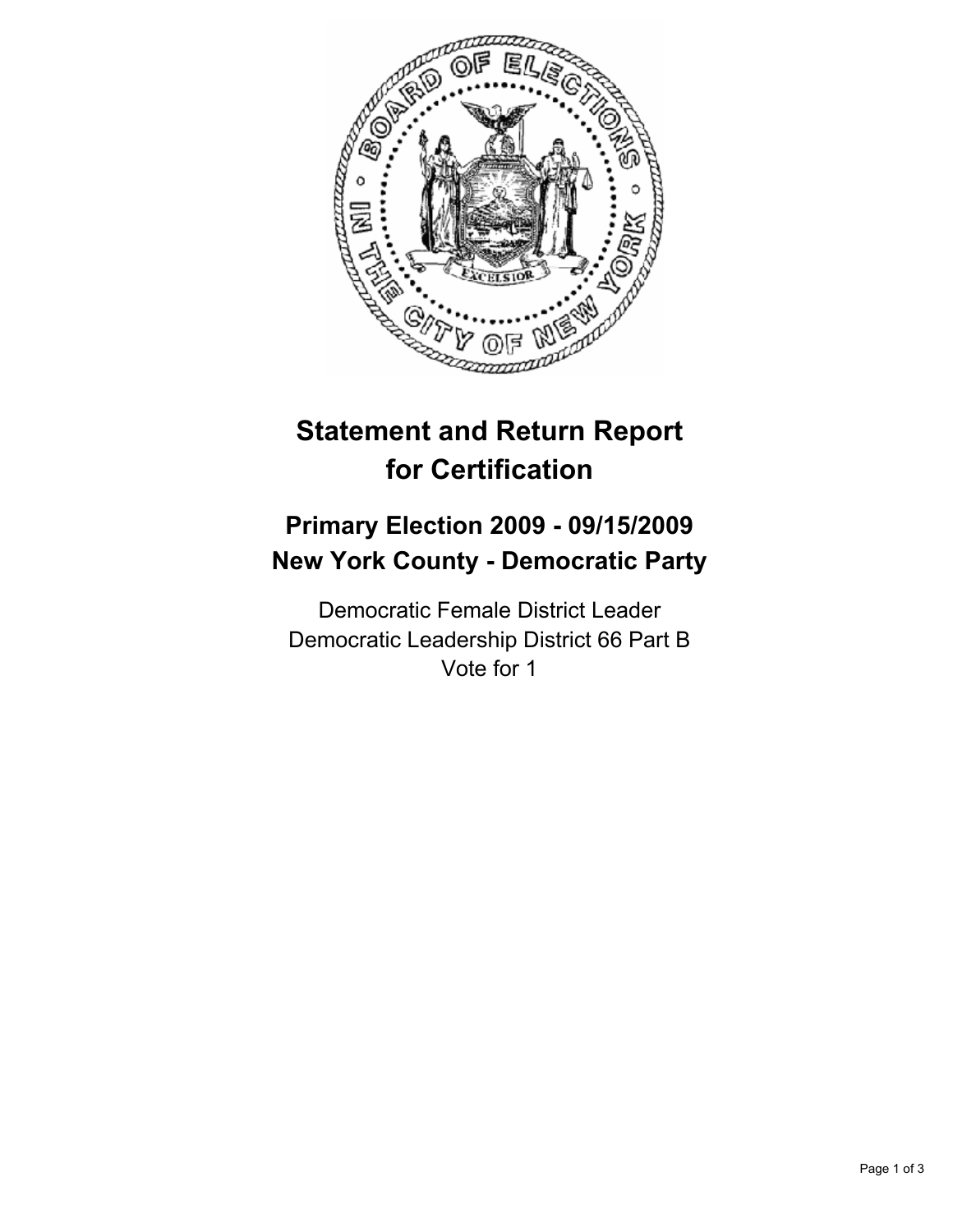

#### **Assembly District 66**

| <b>Total Votes</b>    |       |
|-----------------------|-------|
| <b>NOEL JEFFERSON</b> | 729   |
| <b>JEAN B GRILLO</b>  | 2.229 |
| AFFIDAVIT             | 35    |
| ABSENTEE/MILITARY     | 130   |
| <b>EMERGENCY</b>      | 48    |